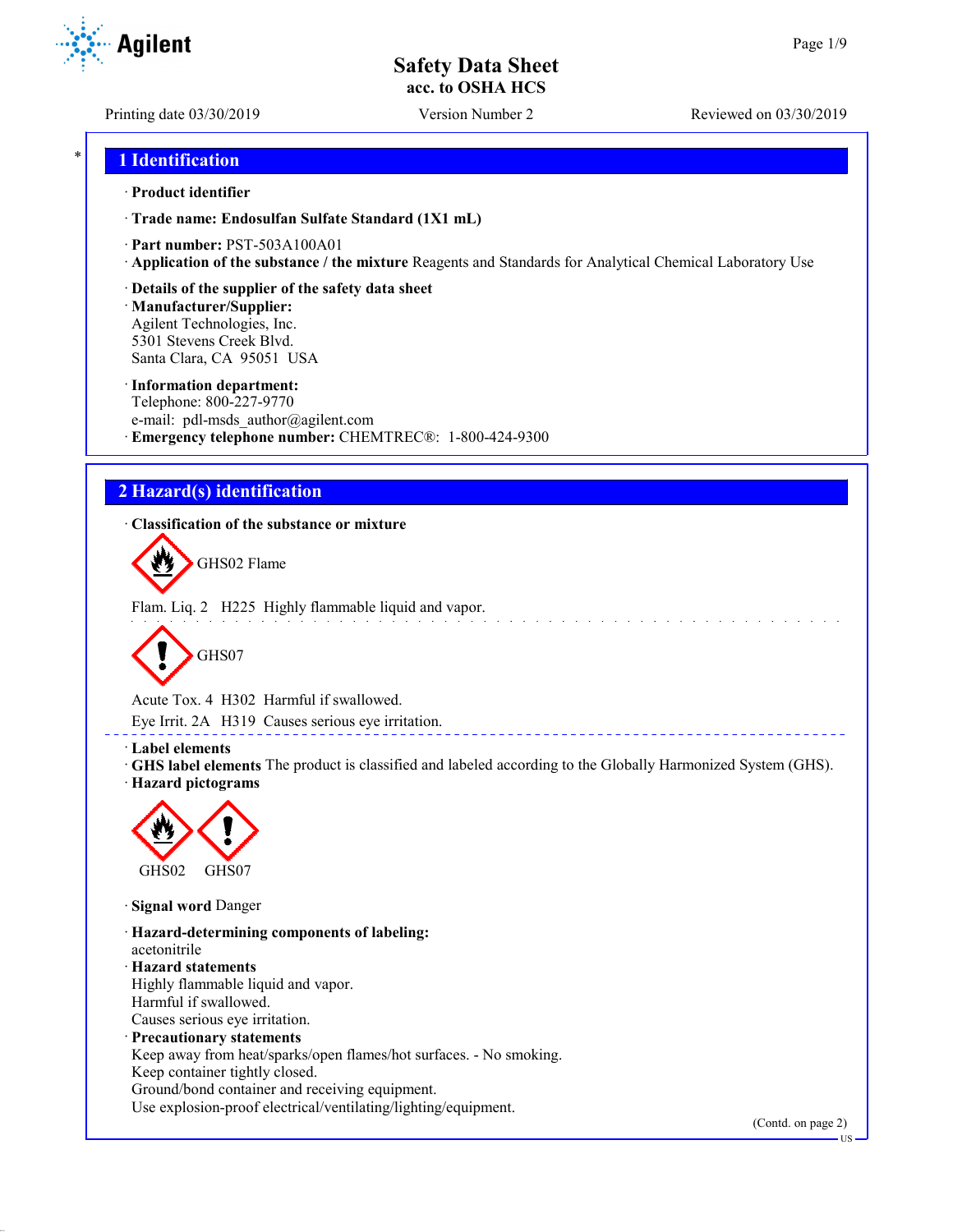### **Trade name: Endosulfan Sulfate Standard (1X1 mL)**

(Contd. of page 1) Use only non-sparking tools. Take precautionary measures against static discharge. Wash thoroughly after handling. Do not eat, drink or smoke when using this product. Wear protective gloves/protective clothing/eye protection/face protection. If swallowed: Call a poison center/doctor if you feel unwell. Rinse mouth. If on skin (or hair): Take off immediately all contaminated clothing. Rinse skin with water/shower. If in eyes: Rinse cautiously with water for several minutes. Remove contact lenses, if present and easy to do. Continue rinsing. If eye irritation persists: Get medical advice/attention. In case of fire: Use for extinction: CO2, powder or water spray. Store in a well-ventilated place. Keep cool. Dispose of contents/container in accordance with local/regional/national/international regulations. · **Classification system:** · **NFPA ratings (scale 0 - 4)** 2 3  $\overline{0}$  $Health = 2$ Fire  $= 3$ Reactivity  $= 0$ · **HMIS-ratings (scale 0 - 4) HEALTH**  FIRE REACTIVITY  $\boxed{0}$  Reactivity = 0 2 3  $Health = 2$ Fire  $= 3$ 

- · **Other hazards**
- · **Results of PBT and vPvB assessment**
- · **PBT:** Not applicable.
- · **vPvB:** Not applicable.

## **3 Composition/information on ingredients**

- · **Chemical characterization: Mixtures**
- · **Description:** Mixture of the substances listed below with nonhazardous additions.
- · **Dangerous components:**
- 75-05-8 acetonitrile 99.987%

### **4 First-aid measures**

### · **Description of first aid measures**

- · **General information:**
- Immediately remove any clothing soiled by the product.

Symptoms of poisoning may even occur after several hours; therefore medical observation for at least 48 hours after the accident.

- · **After inhalation:** Supply fresh air; consult doctor in case of complaints.
- · **After skin contact:** Immediately rinse with water.
- · **After eye contact:**

Rinse opened eye for several minutes under running water. If symptoms persist, consult a doctor.

(Contd. on page 3)

US

Printing date 03/30/2019 Version Number 2 Reviewed on 03/30/2019

**Agilent**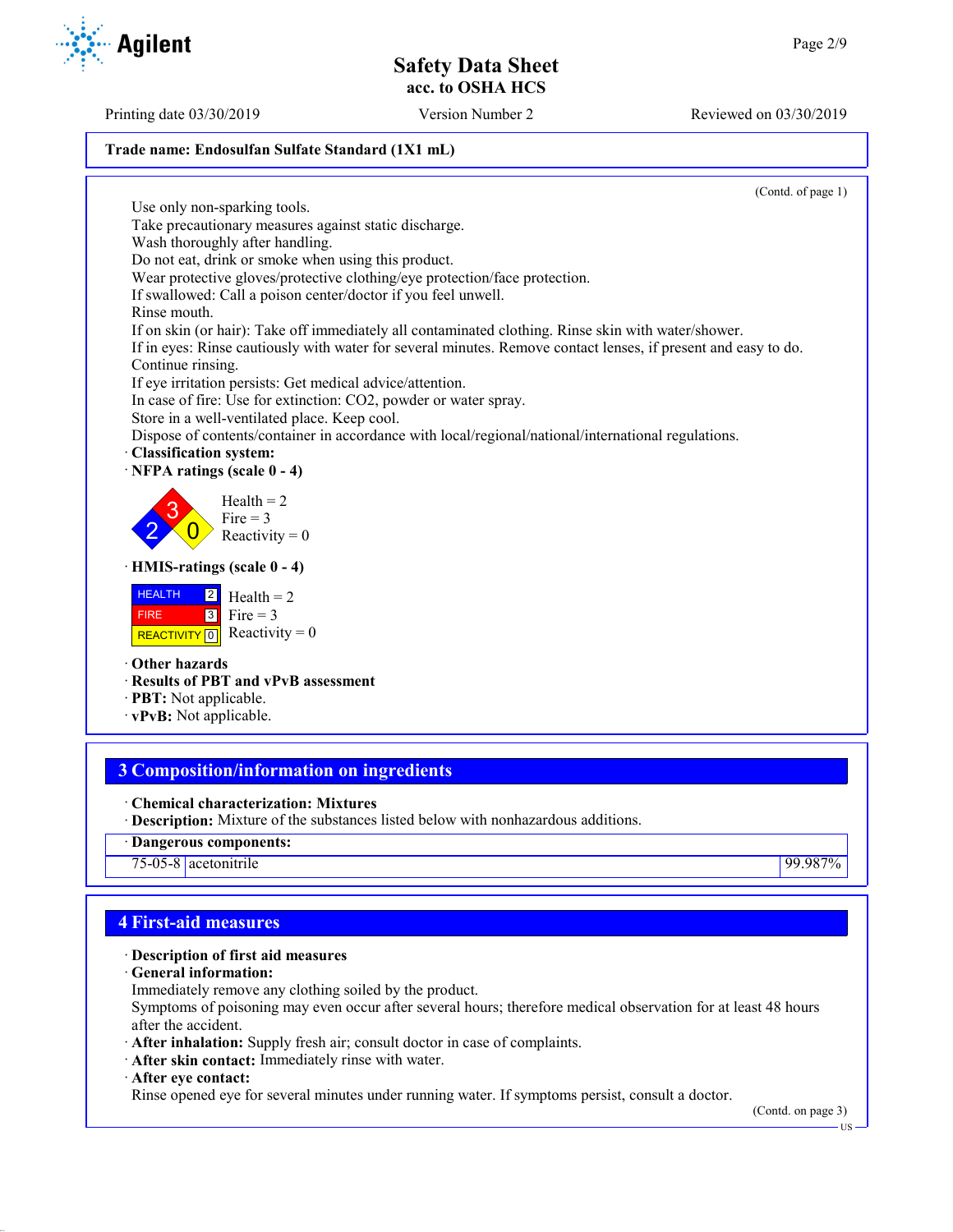Printing date 03/30/2019 Version Number 2 Reviewed on 03/30/2019

**Trade name: Endosulfan Sulfate Standard (1X1 mL)**

(Contd. of page 2)

· **After swallowing:** Immediately call a doctor.

- · **Information for doctor:**
- · **Most important symptoms and effects, both acute and delayed** No further relevant information available. · **Indication of any immediate medical attention and special treatment needed**
- No further relevant information available.

### **5 Fire-fighting measures**

- · **Extinguishing media**
- · **Suitable extinguishing agents:**
- CO2, extinguishing powder or water spray. Fight larger fires with water spray or alcohol resistant foam.
- · **For safety reasons unsuitable extinguishing agents:** Water with full jet
- · **Special hazards arising from the substance or mixture** No further relevant information available.
- · **Advice for firefighters**
- · **Protective equipment:** No special measures required.

### **6 Accidental release measures**

| · Personal precautions, protective equipment and emergency procedures                            |                 |
|--------------------------------------------------------------------------------------------------|-----------------|
| Wear protective equipment. Keep unprotected persons away.                                        |                 |
| · Environmental precautions: Do not allow to enter sewers/ surface or ground water.              |                 |
| · Methods and material for containment and cleaning up:                                          |                 |
| Absorb with liquid-binding material (sand, diatomite, acid binders, universal binders, sawdust). |                 |
| Dispose contaminated material as waste according to item 13.                                     |                 |
| Ensure adequate ventilation.                                                                     |                 |
| · Reference to other sections                                                                    |                 |
| See Section 7 for information on safe handling.                                                  |                 |
| See Section 8 for information on personal protection equipment.                                  |                 |
| See Section 13 for disposal information.                                                         |                 |
| · Protective Action Criteria for Chemicals                                                       |                 |
| $\cdot$ PAC-1:                                                                                   |                 |
| $75-05-8$ acetonitrile                                                                           | 13 ppm          |
| $\cdot$ PAC-2:                                                                                   |                 |
| 75-05-8 acetonitrile                                                                             | $\sqrt{50}$ ppm |
| $·$ PAC-3:                                                                                       |                 |
| 75-05-8 $ $ acetonitrile                                                                         | $150$ ppm       |

### **7 Handling and storage**

- · **Handling:**
- · **Precautions for safe handling** No special precautions are necessary if used correctly.
- · **Information about protection against explosions and fires:**
- Keep ignition sources away Do not smoke.
- Protect against electrostatic charges.
- · **Conditions for safe storage, including any incompatibilities**
- · **Storage:**
- · **Requirements to be met by storerooms and receptacles:** Store in a cool location.



US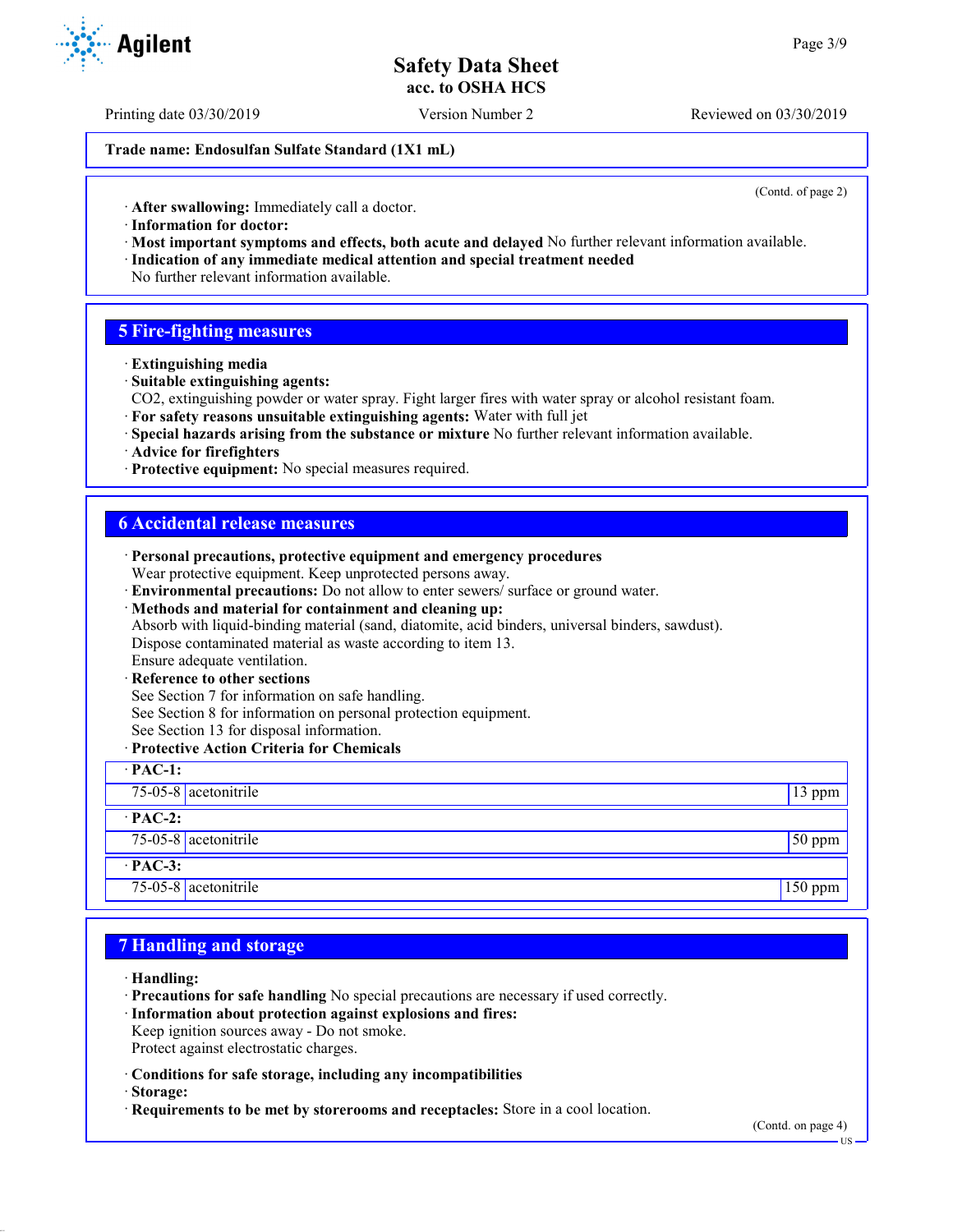Printing date 03/30/2019 Version Number 2 Reviewed on 03/30/2019

**Trade name: Endosulfan Sulfate Standard (1X1 mL)**

(Contd. of page 3)

· **Further information about storage conditions:**

Keep receptacle tightly sealed.

Store in cool, dry conditions in well sealed receptacles.

· **Specific end use(s)** No further relevant information available.

### \* **8 Exposure controls/personal protection**

· **Additional information about design of technical systems:** No further data; see item 7.

### · **Control parameters**

### · **Components with limit values that require monitoring at the workplace:**

### **75-05-8 acetonitrile**

PEL Long-term value: 70 mg/m<sup>3</sup>, 40 ppm

REL Long-term value: 34 mg/m<sup>3</sup>, 20 ppm

TLV Long-term value:  $34 \text{ mg/m}^3$ ,  $20 \text{ ppm}$ 

### Skin

**Agilent** 

· **Additional information:** The lists that were valid during the creation were used as basis.

- · **Exposure controls**
- · **Personal protective equipment:**
- · **General protective and hygienic measures:**
- Keep away from foodstuffs, beverages and feed.
- Immediately remove all soiled and contaminated clothing.
- Wash hands before breaks and at the end of work.

Avoid contact with the eyes.

Avoid contact with the eyes and skin.

· **Breathing equipment:**

When used as intended with Agilent instruments, the use of the product under normal laboratory conditions and with standard practices does not result in significant airborne exposures and therefore respiratory protection is not needed.

Under an emergency condition where a respirator is deemed necessary, use a NIOSH or equivalent approved device/equipment with appropriate organic or acid gas cartridge.

### · **Protection of hands:**

Although not recommended for constant contact with the chemicals or for clean-up, nitrile gloves 11-13 mil thickness are recommended for normal use. The breakthrough time is 1 hr. For cleaning a spill where there is direct contact of the chemical, butyl rubber gloves are recommended 12-15 mil thickness with breakthrough times exceeding 4 hrs. Supplier recommendations should be followed.

### · **Material of gloves**

For normal use: nitrile rubber, 11-13 mil thickness

For direct contact with the chemical: butyl rubber, 12-15 mil thickness

- · **Penetration time of glove material**
- For normal use: nitrile rubber: 1 hour
- For direct contact with the chemical: butyl rubber: >4 hours

(Contd. on page 5)

US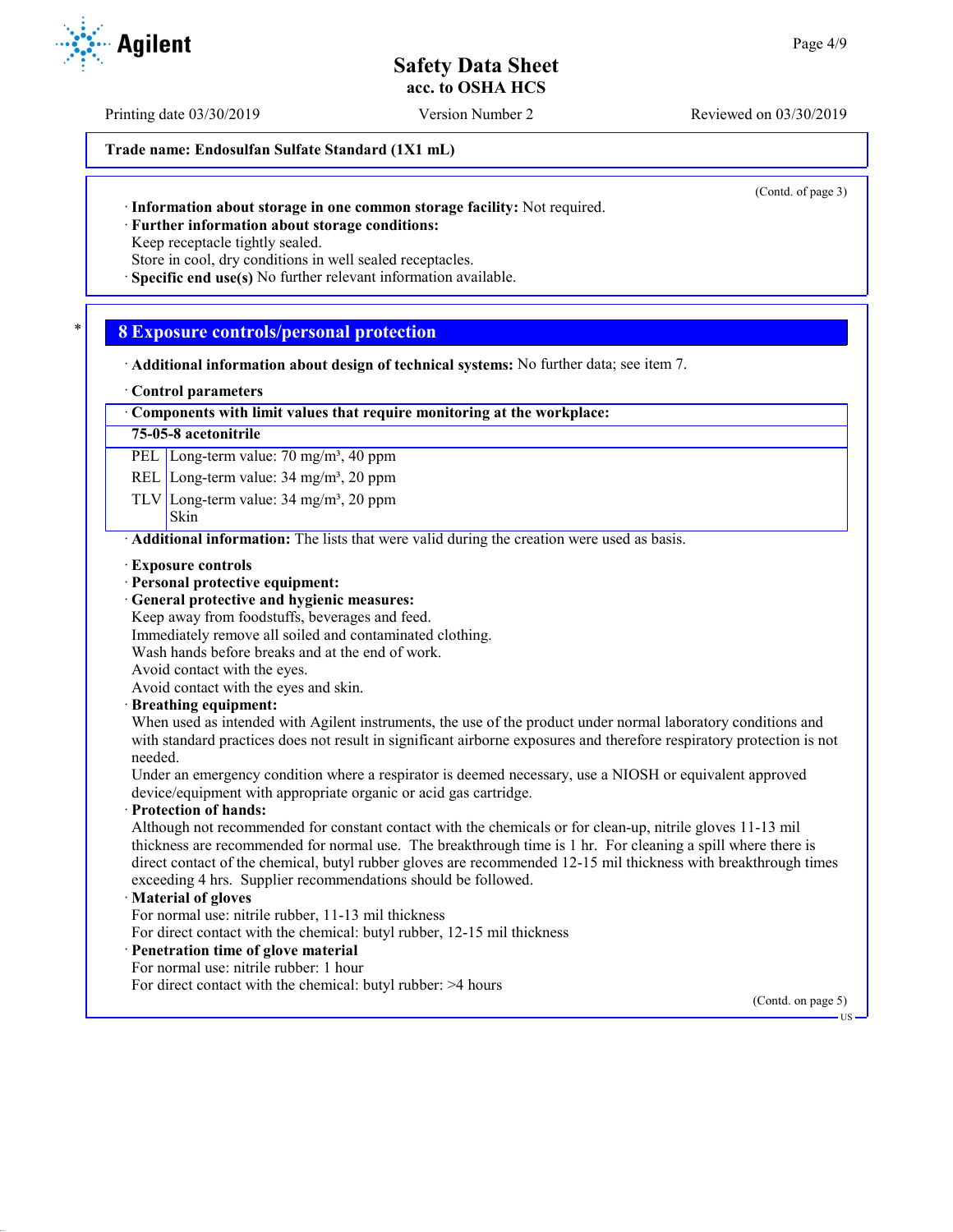Printing date 03/30/2019 Version Number 2 Reviewed on 03/30/2019

**Trade name: Endosulfan Sulfate Standard (1X1 mL)**

(Contd. of page 4)

US

· **Eye protection:**



| · Information on basic physical and chemical properties<br><b>General Information</b><br>· Appearance: |                                                                                               |
|--------------------------------------------------------------------------------------------------------|-----------------------------------------------------------------------------------------------|
| Form:                                                                                                  | Fluid                                                                                         |
| Color:                                                                                                 | Colorless                                                                                     |
| $\cdot$ Odor:                                                                                          | Aromatic                                                                                      |
| · Odor threshold:                                                                                      | Not determined.                                                                               |
| · pH-value:                                                                                            | Not determined.                                                                               |
| Change in condition<br><b>Melting point/Melting range:</b><br><b>Boiling point/Boiling range:</b>      | -46 °C (-50.8 °F)<br>81 °C (177.8 °F)                                                         |
| · Flash point:                                                                                         | 2 °C (35.6 °F)                                                                                |
| · Flammability (solid, gaseous):                                                                       | Not applicable.                                                                               |
| · Ignition temperature:                                                                                | 525 °C (977 °F)                                                                               |
| · Decomposition temperature:                                                                           | Not determined.                                                                               |
| · Auto igniting:                                                                                       | Product is not selfigniting.                                                                  |
| Danger of explosion:                                                                                   | Product is not explosive. However, formation of explosive air/vapor<br>mixtures are possible. |
| <b>Explosion limits:</b>                                                                               |                                                                                               |
| Lower:                                                                                                 | 4.4 Vol $\%$                                                                                  |
| Upper:                                                                                                 | 16 Vol %                                                                                      |
| $\cdot$ Vapor pressure at 20 °C (68 °F):                                                               | $0$ hPa $(0$ mm Hg)                                                                           |
| $\cdot$ Density at 20 °C (68 °F):                                                                      | $0.786$ g/cm <sup>3</sup> (6.55917 lbs/gal)                                                   |
| · Relative density                                                                                     | Not determined.                                                                               |
| · Vapor density                                                                                        | Not determined.                                                                               |
| · Evaporation rate                                                                                     | Not determined.                                                                               |
| · Solubility in / Miscibility with                                                                     |                                                                                               |
| Water:                                                                                                 | Not miscible or difficult to mix.                                                             |
| · Partition coefficient (n-octanol/water): Not determined.                                             |                                                                                               |
| · Viscosity:                                                                                           |                                                                                               |
| Dynamic:                                                                                               | Not determined.                                                                               |
| Kinematic:                                                                                             | Not determined.                                                                               |

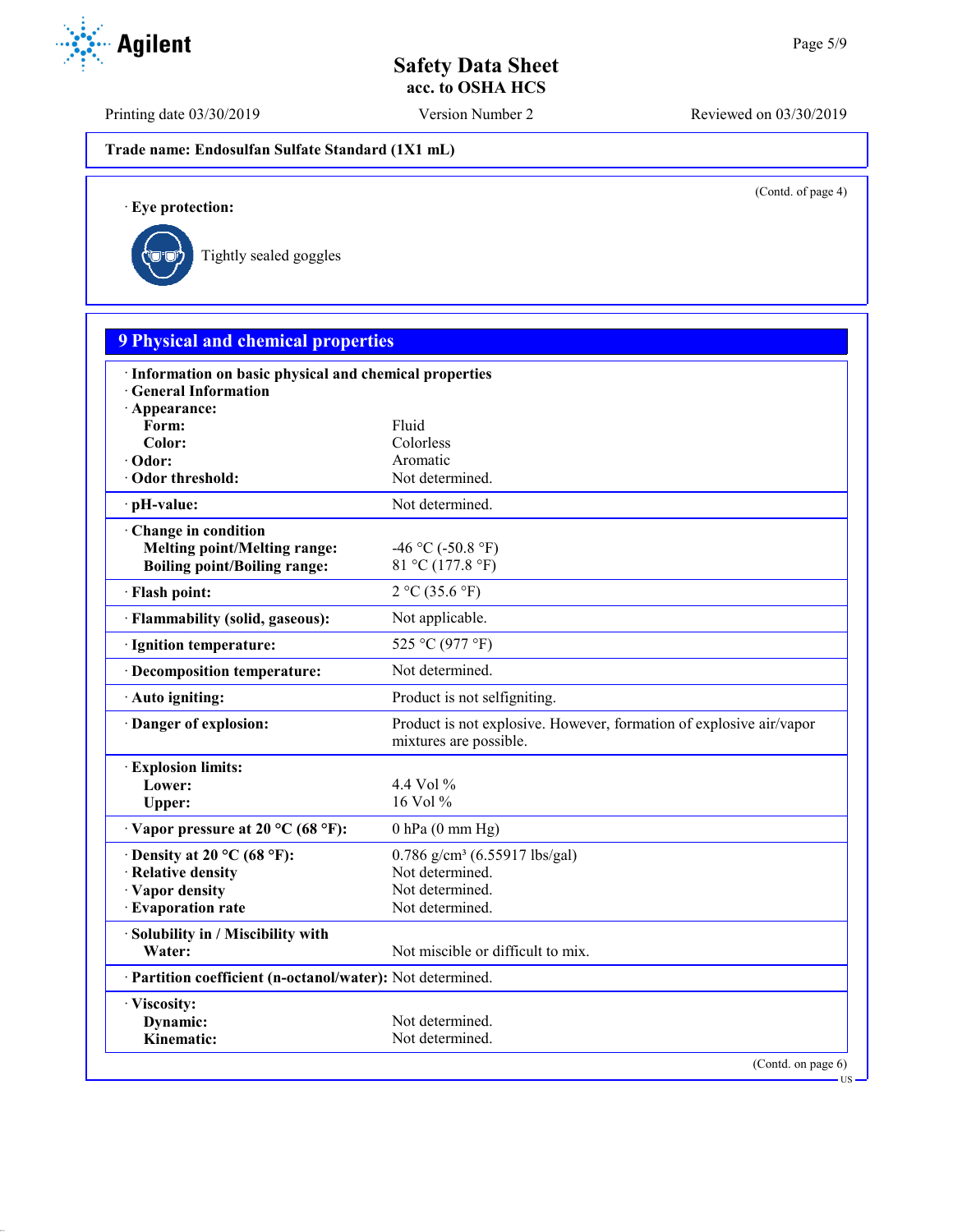Printing date 03/30/2019 Version Number 2 Reviewed on 03/30/2019

**Trade name: Endosulfan Sulfate Standard (1X1 mL)**

(Contd. of page 5)

· **Solvent content: VOC content:** 0.00 %

0.0 g/l / 0.00 lb/gal · **Other information** No further relevant information available.

# **10 Stability and reactivity**

· **Reactivity** No further relevant information available.

· **Chemical stability**

- · **Thermal decomposition / conditions to be avoided:** No decomposition if used according to specifications.
- · **Possibility of hazardous reactions** No dangerous reactions known.
- · **Conditions to avoid** No further relevant information available.
- · **Incompatible materials:** No further relevant information available.
- · **Hazardous decomposition products:** No dangerous decomposition products known.

### **11 Toxicological information**

· **Information on toxicological effects**

· **Acute toxicity:**

· **LD/LC50 values that are relevant for classification:**

### **ATE (Acute Toxicity Estimate)**

| Oral           | LD50 | $1,320$ mg/kg (rat)                      |
|----------------|------|------------------------------------------|
| Dermal $ LD50$ |      | $\geq$ 2,000 mg/kg (rabbit)              |
|                |      | Inhalative LC50/4 h $3,587$ mg/L (mouse) |

### **75-05-8 acetonitrile**

| Oral   | LD <sub>50</sub> | $1,320$ mg/kg (rat)                    |
|--------|------------------|----------------------------------------|
| Dermal | LD50             | $\geq$ 2,000 mg/kg (rabbit)            |
|        |                  | Inhalative LC50/4 h 3,587 mg/L (mouse) |

### · **Primary irritant effect:**

· **on the skin:** No irritant effect.

· **on the eye:** Irritating effect.

· **Sensitization:** No sensitizing effects known.

· **Additional toxicological information:**

The product shows the following dangers according to internally approved calculation methods for preparations: Harmful

# Irritant

### · **Carcinogenic categories**

· **IARC (International Agency for Research on Cancer)**

None of the ingredients is listed.

### · **NTP (National Toxicology Program)**

None of the ingredients is listed.

(Contd. on page 7)

T TO

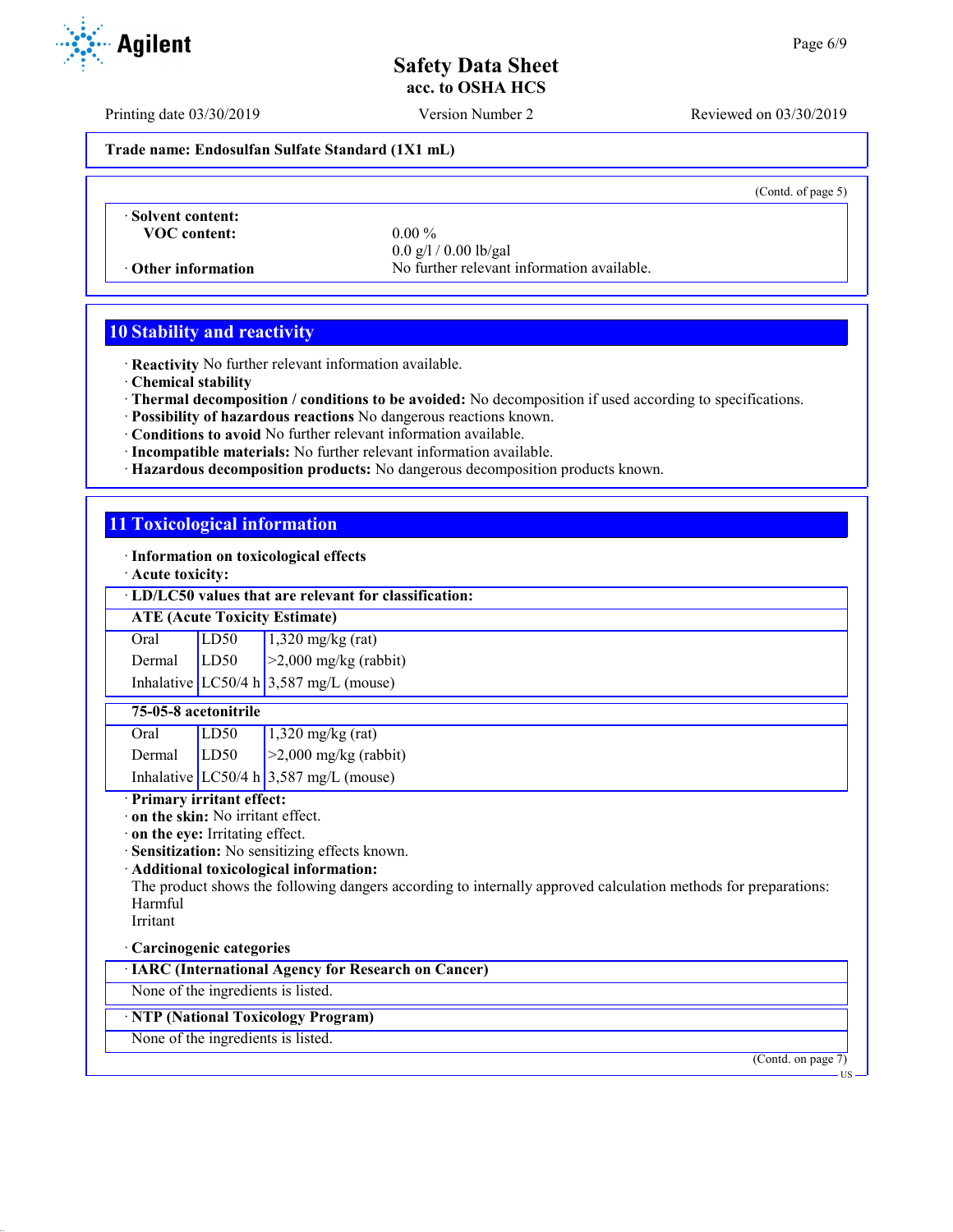Printing date 03/30/2019 Version Number 2 Reviewed on 03/30/2019

(Contd. of page 6)

**Trade name: Endosulfan Sulfate Standard (1X1 mL)**

· **OSHA-Ca (Occupational Safety & Health Administration)**

None of the ingredients is listed.

# **12 Ecological information**

### · **Toxicity**

- · **Aquatic toxicity:** No further relevant information available.
- · **Persistence and degradability** No further relevant information available.
- · **Behavior in environmental systems:**
- · **Bioaccumulative potential** No further relevant information available.
- · **Mobility in soil** No further relevant information available.
- · **Additional ecological information:**

### · **General notes:**

Water hazard class 2 (Self-assessment): hazardous for water

Do not allow product to reach ground water, water course or sewage system.

Danger to drinking water if even small quantities leak into the ground.

- · **Results of PBT and vPvB assessment**
- · **PBT:** Not applicable.
- · **vPvB:** Not applicable.
- · **Other adverse effects** No further relevant information available.

### **13 Disposal considerations**

· **Waste treatment methods**

· **Recommendation:**

Must not be disposed of together with household garbage. Do not allow product to reach sewage system.

· **Uncleaned packagings:**

· **Recommendation:** Disposal must be made according to official regulations.

# **14 Transport information**

| ⋅ UN-Number<br>UN1993<br>· DOT, IMDG, IATA         |                                                                                     |
|----------------------------------------------------|-------------------------------------------------------------------------------------|
|                                                    |                                                                                     |
| · UN proper shipping name<br>∙ DOT<br>· IMDG, IATA | Flammable liquids, n.o.s. (Acetonitrile)<br>FLAMMABLE LIQUID, N.O.S. (ACETONITRILE) |
| Transport hazard class(es)                         |                                                                                     |
| · DOT, IMDG, IATA                                  |                                                                                     |
| $\cdot$ Class<br>3 Flammable liquids               |                                                                                     |
|                                                    | (Contd. on page 8)                                                                  |

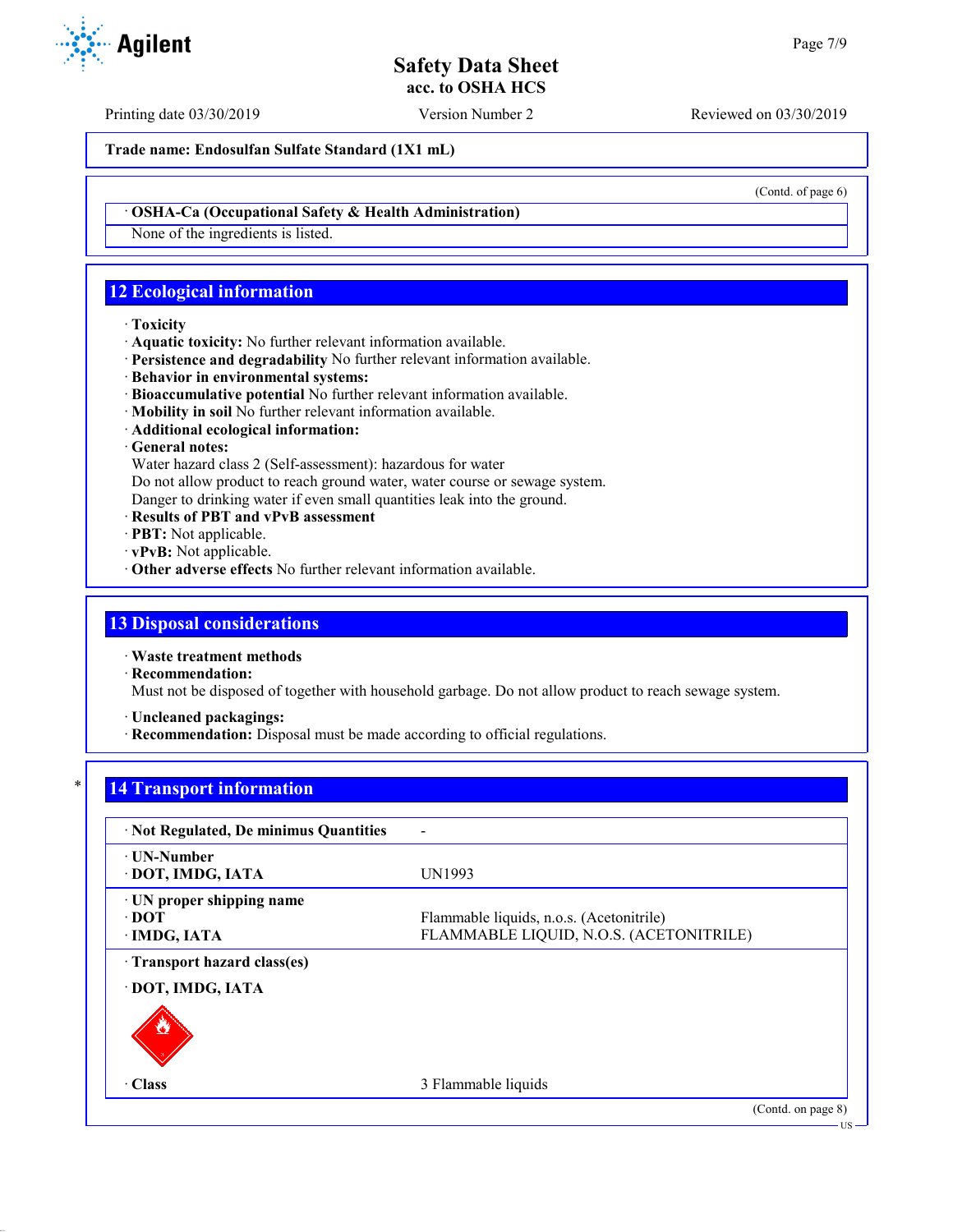Printing date 03/30/2019 Version Number 2 Reviewed on 03/30/2019

**Trade name: Endosulfan Sulfate Standard (1X1 mL)**

|                                            | (Contd. of page 7)                                                  |
|--------------------------------------------|---------------------------------------------------------------------|
| · Label                                    | 3                                                                   |
| · Packing group                            |                                                                     |
| · DOT, IMDG, IATA                          | $\mathbf{I}$                                                        |
| · Environmental hazards:                   | Not applicable.                                                     |
| <b>Special precautions for user</b>        | Warning: Flammable liquids                                          |
| Danger code (Kemler):                      | 33                                                                  |
| <b>EMS Number:</b>                         | $F-E, S-E$                                                          |
| <b>Stowage Category</b>                    | B                                                                   |
| Transport in bulk according to Annex II of |                                                                     |
| MARPOL73/78 and the IBC Code               | Not applicable.                                                     |
| · Transport/Additional information:        |                                                                     |
| $\cdot$ DOT                                |                                                                     |
| · Quantity limitations                     | On passenger aircraft/rail: 5 L                                     |
|                                            | On cargo aircraft only: 60 L                                        |
| $\cdot$ IMDG                               |                                                                     |
| $\cdot$ Limited quantities (LQ)            | 1 <sub>L</sub>                                                      |
| <b>Excepted quantities (EQ)</b>            | Code: E2                                                            |
|                                            | Maximum net quantity per inner packaging: 30 ml                     |
|                                            | Maximum net quantity per outer packaging: 500 ml                    |
| · UN "Model Regulation":                   | UN 1993 FLAMMABLE LIQUID, N.O.S. (ACETONITRILE), 3,<br>$\mathbf{I}$ |

# **15 Regulatory information**

· **Safety, health and environmental regulations/legislation specific for the substance or mixture** · **Sara**

| Section 355 (extremely hazardous substances):               |                                        |
|-------------------------------------------------------------|----------------------------------------|
| None of the ingredients is listed.                          |                                        |
| Section 313 (Specific toxic chemical listings):             |                                        |
| 75-05-8 acetonitrile                                        |                                        |
| <b>TSCA (Toxic Substances Control Act):</b>                 |                                        |
| 75-05-8 acetonitrile                                        |                                        |
| · Proposition 65                                            |                                        |
| Chemicals known to cause cancer:                            |                                        |
| None of the ingredients is listed.                          |                                        |
| Chemicals known to cause reproductive toxicity for females: |                                        |
| None of the ingredients is listed.                          |                                        |
| Chemicals known to cause reproductive toxicity for males:   |                                        |
| None of the ingredients is listed.                          |                                        |
| Chemicals known to cause developmental toxicity:            |                                        |
| None of the ingredients is listed.                          |                                        |
|                                                             | $\overline{\text{(Contd. on page 9)}}$ |